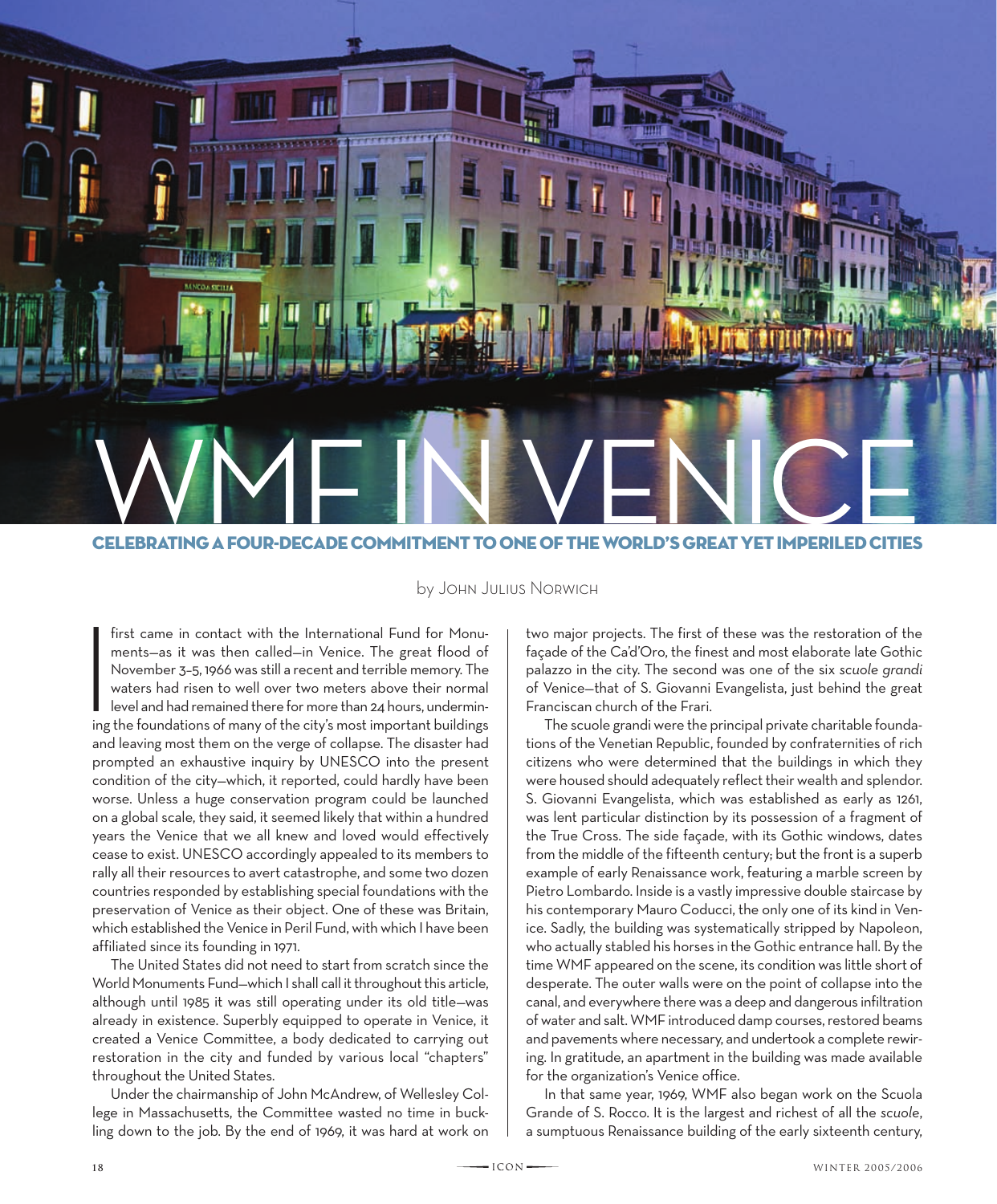

but today it is principally known for its 58 enormous canvases by Jacopo Tintoretto, depicting scenes from the Old and New Testaments and including what is perhaps the greatest of all representations of the Crucifixion. With the dissolution of all such institutions following the fall of the Republic in 1797, however, the building was abandoned; wind and rain were allowed to do their worst. In 1850, John Ruskin had reported that three of them were "hanging down in ragged fragments, mixed with lath and plaster, round the apertures made by the fall of three Austrian heavy shot." Soon afterwards, the worst of the damage was repaired, but the paintings remained covered with the dust and candle smoke of five centuries. "Incurable blackness," wrote Henry James some 30 years later, "is settling fast upon all of them, and they frown at you across the sombre splendor of their great chambers like gaunt twilight phantoms of pictures." With invaluable help from the Edgar J. Kaufmann Charitable Trust, WMF was able to embark on a six-year program of cleaning. If only, one feels, Ruskin could return there now….

With the 1970s, WMF found its stride. One of its first and most important challenges was the complete restoration, inside and out, of the church of S. Pietro di Castello. This building, now relatively unvisited in its distant location at the far eastern extremity of the city, was in fact the official cathedral of Venice throughout the period of the Republic. In the early seventeenth century, it was remodelled according to a design by Andrea Palladio. Fortunately, Mauro Coducci's lovely snow-white campanile was left untouched. Its great cracked bell was, almost unbelievably, refounded in situ, a huge furnace was constructed immediately beneath it, causing alarming columns of smoke to billow out of the upper openings. Then came the church of the Pietà, with its two ceilings by Giambattista Tiepolo and its associations with Antonio Vivaldi, its *maestro di cappella*. Thanks to the composer, the church was the center of music in Venice in the mid-eighteenth century, its orphanage of female foundlings providing the best music, vocal and orchestral, to be heard anywhere in the city.

But WMF did not limit itself to Christian places of worship. It also turned its attention to the Scuola Canton. There had been a vast immigration of Sephardic Jews into Venice after their eviction from Spain by Ferdinand and Isabella in 1492; a quarter of a century later the entire community was contained in the ghetto, where several synagogues were immediately built to serve their needs. The Scuola Canton was the second of these, but the first to be primarily intended for the Ashkenazim. The restoration began in 1973, with an emergency grant from the Chicago Committee of WMF after it was discovered that the building which housed it on the second floor was in danger of collapsing into the adjacent canal. After the building was made secure, WMF embarked on the second stage of the work: a full restoration of the synagogue itself, which was completed in 1989 and underwritten in large part by the J.M. Kaplan Fund.

Then, in 1977, WMF joined with several other private committees to help one of the loveliest and most precious of Venetian buildings, the ancient Cathedral of S. Maria Assunta on the island of Torcello. This is basically an early eleventh-century building, though built on foundations much earlier still—and is famous for its astonishing thirteenth-century Byzantine mosaics. Mosaic is normally one of the most permanent of artistic techniques: the tiny tesserae of which it is composed are fired in a kiln over their color and gold leaf, giving them the durability of glass or ceramic. What can happen, however, is that with rising damp the mortar bed in which they are set can pull away from the masonry behind it, loosening its grip on the tesserae themselves. This is what was happening at Torcello: gradually a golden rain of mosaic pieces was beginning to fall to the floor beneath. To deal with this involved work of considerable technical sophistication, using such instruments as stethoscopes and tuning forks; the cost was to prove far